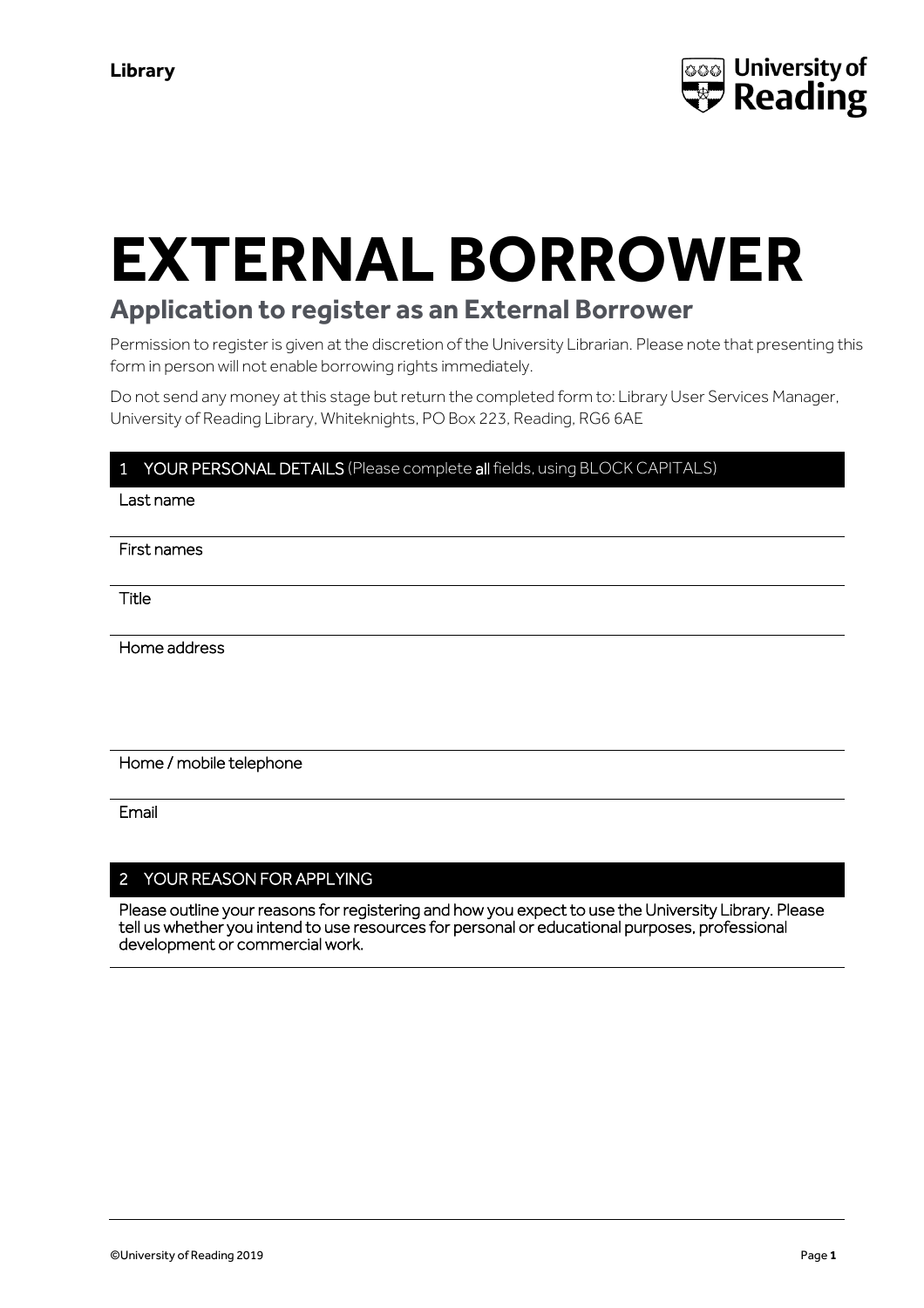| 3                                                                                                        | YOUR CATEGORY (please tick appropriate box and give further information if required) |  |  |  |  |
|----------------------------------------------------------------------------------------------------------|--------------------------------------------------------------------------------------|--|--|--|--|
| Section A<br>If you tick a box in this section, please go straight to Section 7 of this form             |                                                                                      |  |  |  |  |
| University of Reading Graduate<br>$\Box$                                                                 | Graduation year:                                                                     |  |  |  |  |
|                                                                                                          | Degree:<br>(e.g. BA, BSc etc.)                                                       |  |  |  |  |
|                                                                                                          | Subject:                                                                             |  |  |  |  |
|                                                                                                          |                                                                                      |  |  |  |  |
| Retired University of Reading Staff<br>$\Box$                                                            | Year of retirement:                                                                  |  |  |  |  |
|                                                                                                          | Department:                                                                          |  |  |  |  |
| Section B<br>If you tick a box in this section, please also complete Sections 4, 5, 6 and 7 of this form |                                                                                      |  |  |  |  |
| Friend of the University<br>$\Box$                                                                       | Local professional keeping up with subject<br>П                                      |  |  |  |  |
| Lecturer from a local college<br>$\Box$                                                                  | Researcher at a non-SCONUL Access<br>П<br>university                                 |  |  |  |  |
| Local school teacher<br>$\Box$                                                                           |                                                                                      |  |  |  |  |
| YOUR ORGANISATION (eg university, school, place of work)<br>4                                            |                                                                                      |  |  |  |  |
| Name of your organisation                                                                                |                                                                                      |  |  |  |  |
| Your position                                                                                            |                                                                                      |  |  |  |  |
| Organisation address                                                                                     |                                                                                      |  |  |  |  |
| Organisation email                                                                                       |                                                                                      |  |  |  |  |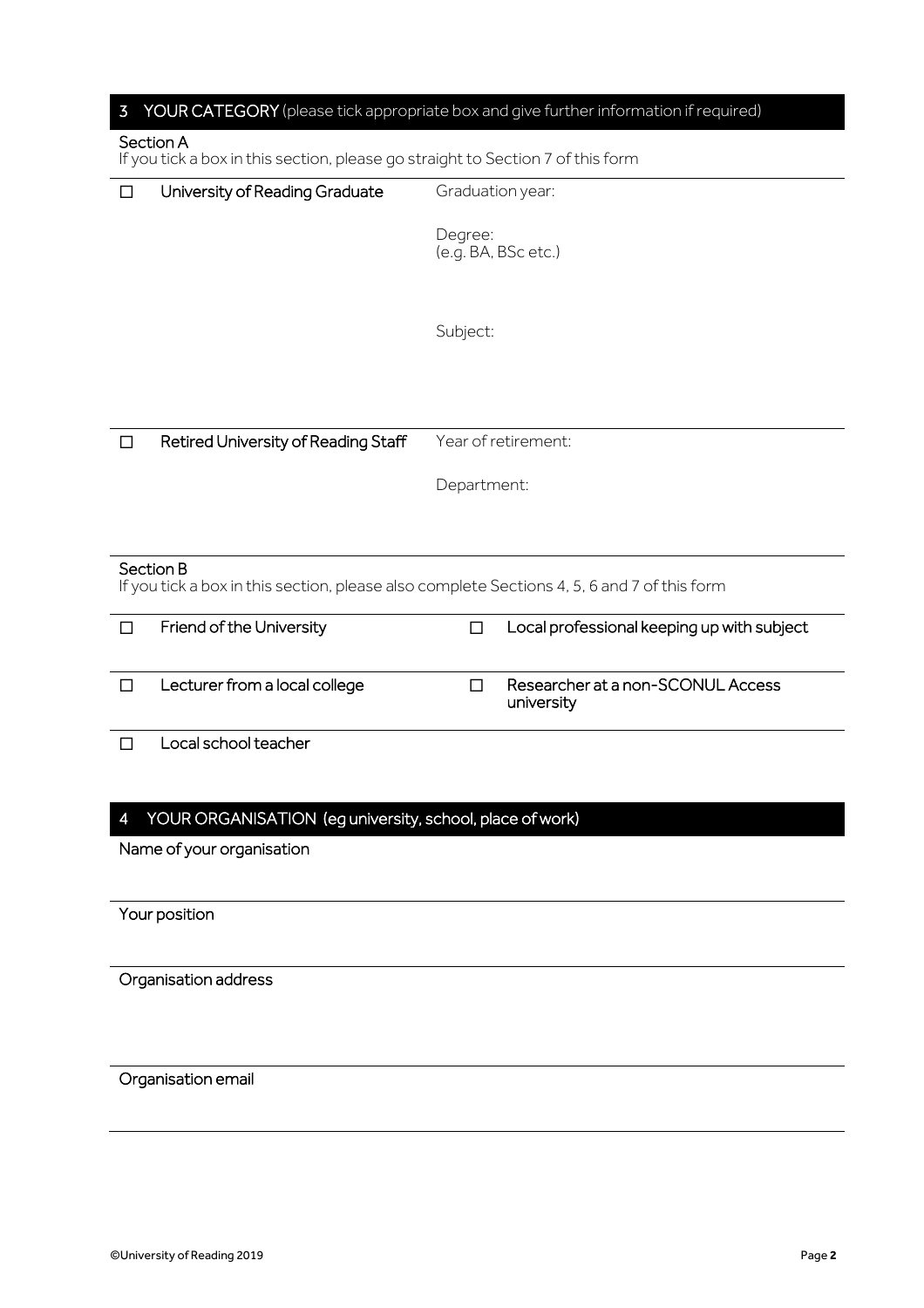# 5 YOUR SPONSOR

#### Please give details of one sponsor e.g.

- Your employer
- A member of University of Reading academic staff

#### Name of sponsor

#### **Organisation**

#### Contact address

Sponsor email

# 6 SPONSOR'S DECLARATION

#### Please ask your sponsor to sign this declaration.

I confirm that the information on this form is correct. I recommend this applicant for your consideration as an external borrower at the University of Reading Library.

#### Signature of sponsor and the state of sponsor Date

# 7 YOUR DECLARATION (please sign)

I understand that I may use the Library only if I comply with the Library Rules. I will report any change of my registration details to Library staff.

In order for the University of Reading Library to supply you with Library services we will need to send you email messages or contact you by telephone regarding the use of your account. I understand that the University of Reading Library will contact me in these ways.

I have read the University of Reading Library's privacy notice and I understand the University of Reading Library will use my personal data in order to supply me with library services and to use such data to inform the collections work of the University Library subject to the General Data Protection Regulations 2016 and the Data Protection Act 2018.

#### Signature Date Date Communications and the Date Date Date